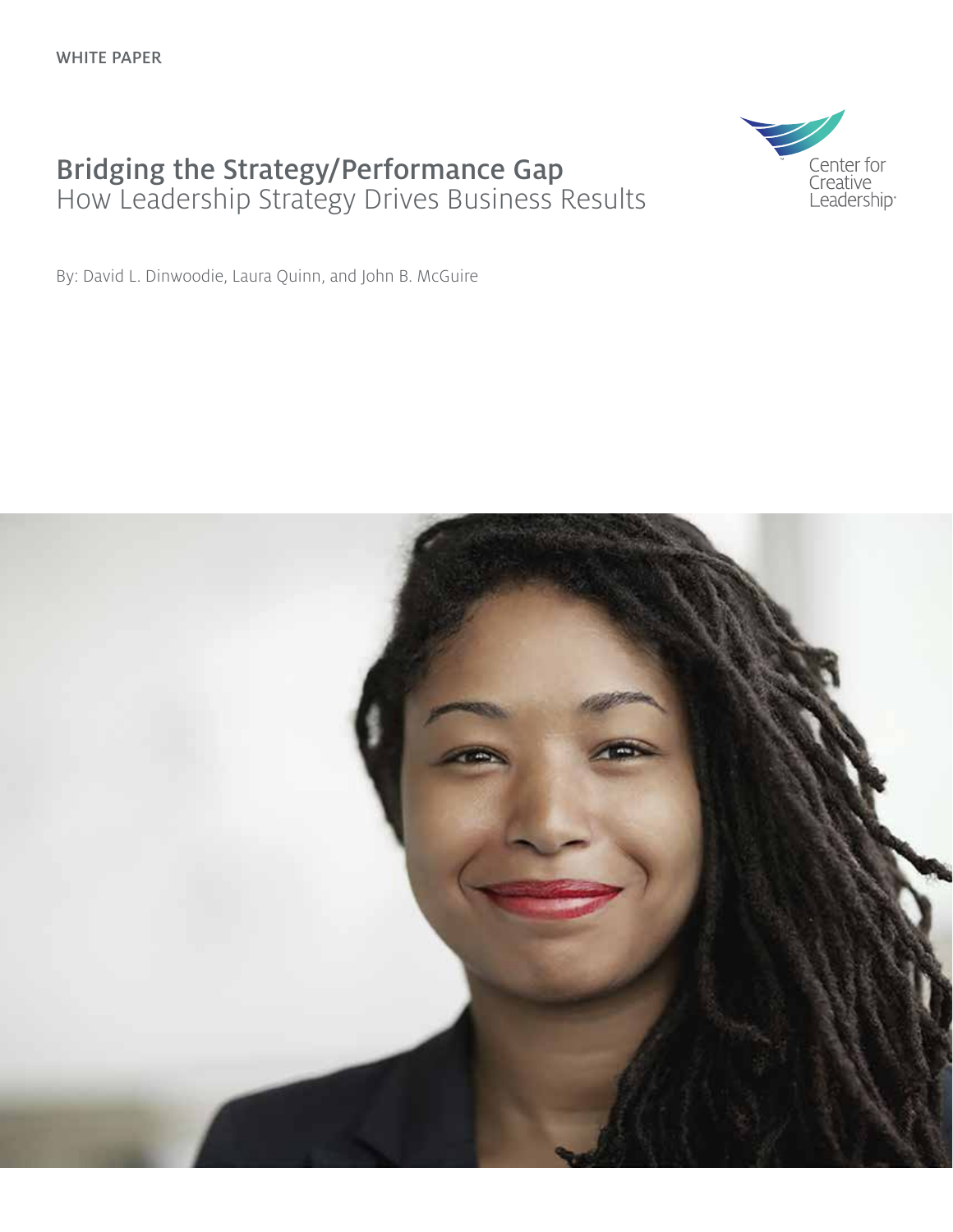

## **Contents**

| Overview                                   |               |
|--------------------------------------------|---------------|
| Leading Strategically for High Performance | R             |
| Four Elements of Leadership Strategy       | 5             |
| Unleash Performance Potential              | 16            |
| Resources                                  | $\frac{1}{2}$ |
| About the Authors                          |               |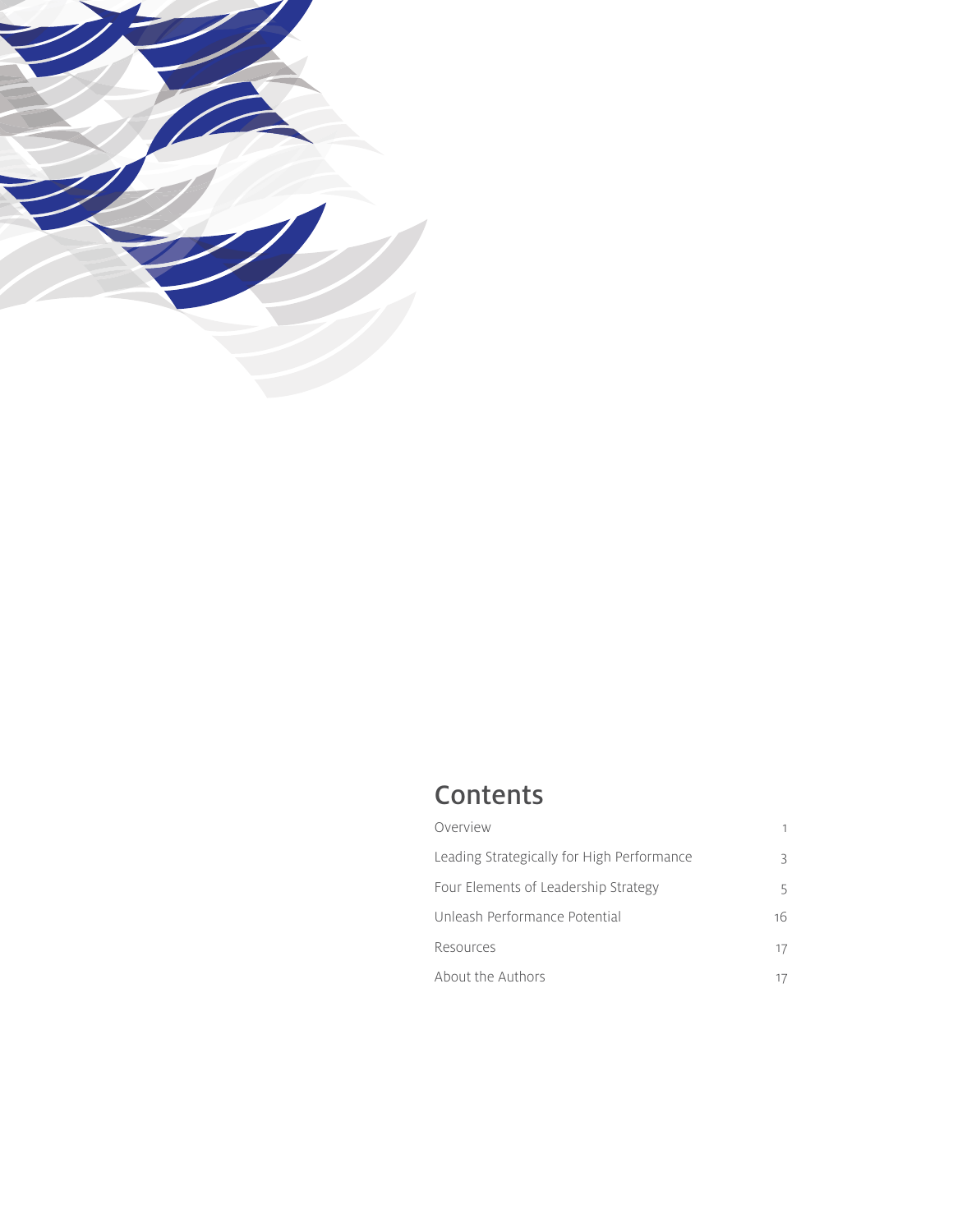## If our strategy is so good, why is our performance so bad?

Variations of this question appeared time and time again in the many years we've studied organizations going through business-model transformation as they expanded internationally. We began to look closely at the differences between under-performing and superior-performing organizations as they attempted to turn strategic intent into desired business results.

One of the fundamental characteristics of executives in superior-performing organizations was the recognition that the ability to successfully

formulate and execute a coherent business strategy is intrinsically linked to formulating and executing a robust leadership strategy. This recognition raised decisions about leadership development to the strategic level.

Like interwoven strands of DNA, business strategy and leadership strategy are intimately linked. The business strategy sets the direction of the organizational journey and the leadership strategy acts as the human enabler to reach the organization's full performance potential.

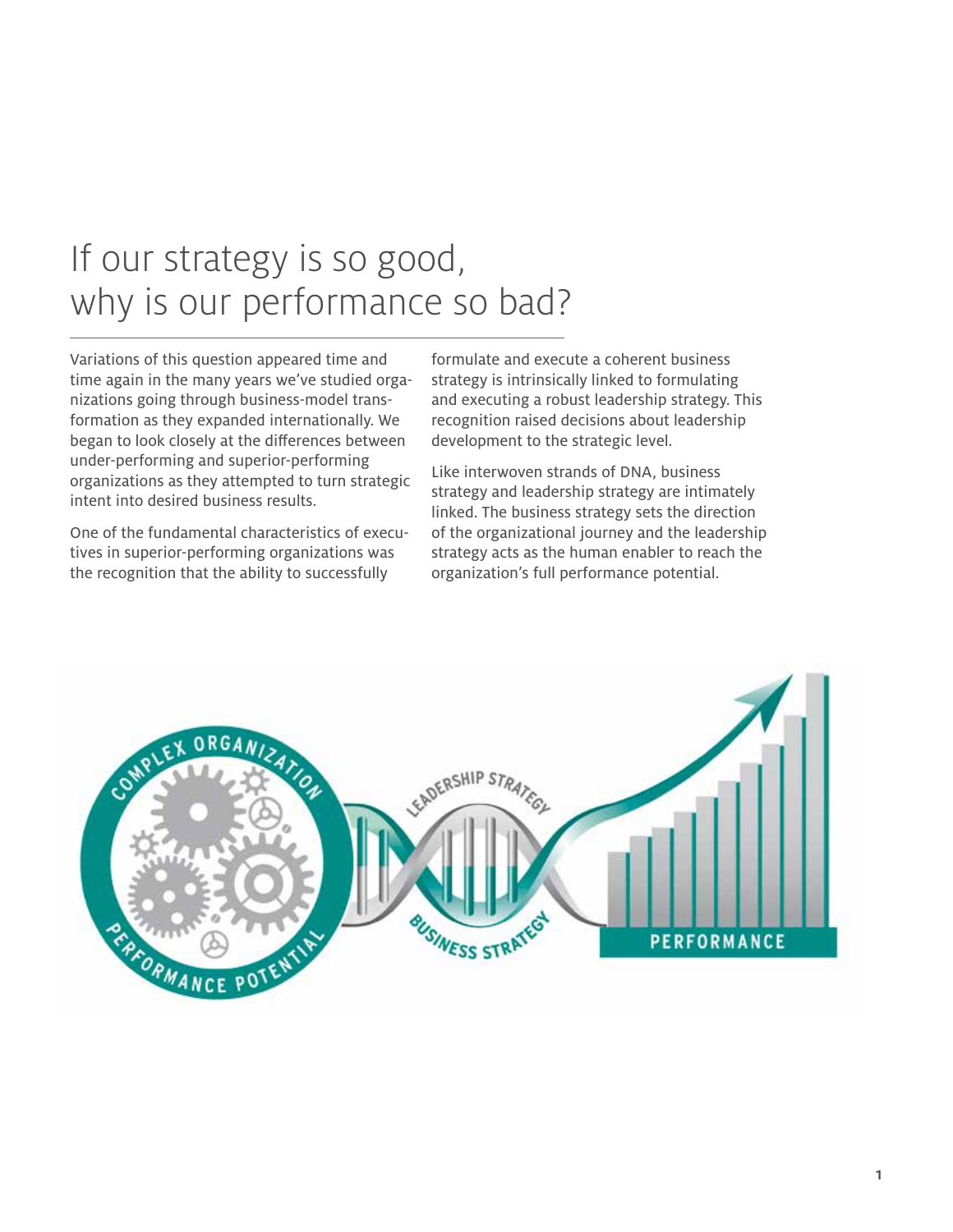

While most senior executives recognize the importance of developing leadership talent, their leadership development efforts often are not connected to their strategy processes. This disconnect prevents organizations from identifying and enacting wise strategies. Business strategies often do not address an organization's ability to implement those strategies. A leadership strategy is needed to unleash the potential of individuals and groups throughout the organization if they are to achieve success.

The leadership strategy process is what makes the business strategy come alive in the organization. A leadership strategy bridges the gap between strategy and performance. It clarifies how many leaders an organization needs, the type of leaders needed, where they are needed, as well as the type of skills and behaviors required if it is to succeed in its performance goals (Pasmore, 2009).

In this paper we provide an overview of the four elements needed for an effective leadership strategy. With this information, you can begin to bridge the strategy/performance gap that so many organizations face and set a course for superior performance. But before diving into the elements, let's examine the strategic role of executives in high-performing organizations.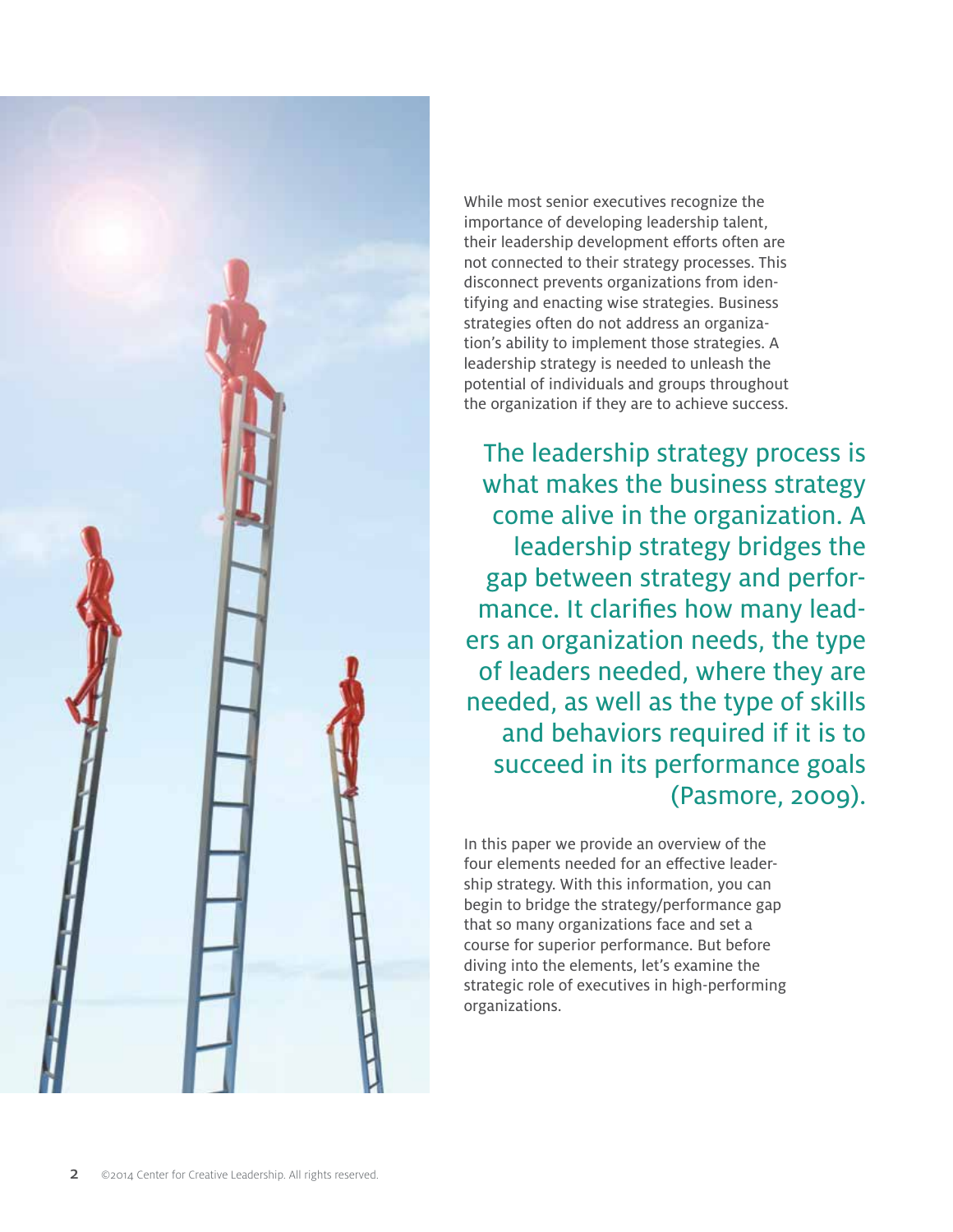# Leading Strategically for High Performance

Why do leaders of some organizations successfully execute strategies that lead to excellent business results while others fail to translate strategic intent into desired outcomes? The difference is in their collective ability to lead strategically.

#### **Executives in high-performing organizations:**

- Invest significant time on questions of strategy coupled with powerful questions of leadership.
- Distinguish the periodic strategic planning process from leading strategically for ongoing organizational impact.
- Know that good strategic leadership at the organizational level is somewhat different from effective leadership by individuals scattered about the organization.
- Realize that when strategy lacks meaning for people, it is unlikely that they will assimilate the essence of strategic directives and perform to their highest potential.
- Pay attention to leadership strategy along with the business strategy in order to reach their performance potential.

Individuals and teams enact strategic leadership when they address the challenges most relevant to their business and create the direction, alignment, and commitment needed to achieve the enduring performance potential of the organization.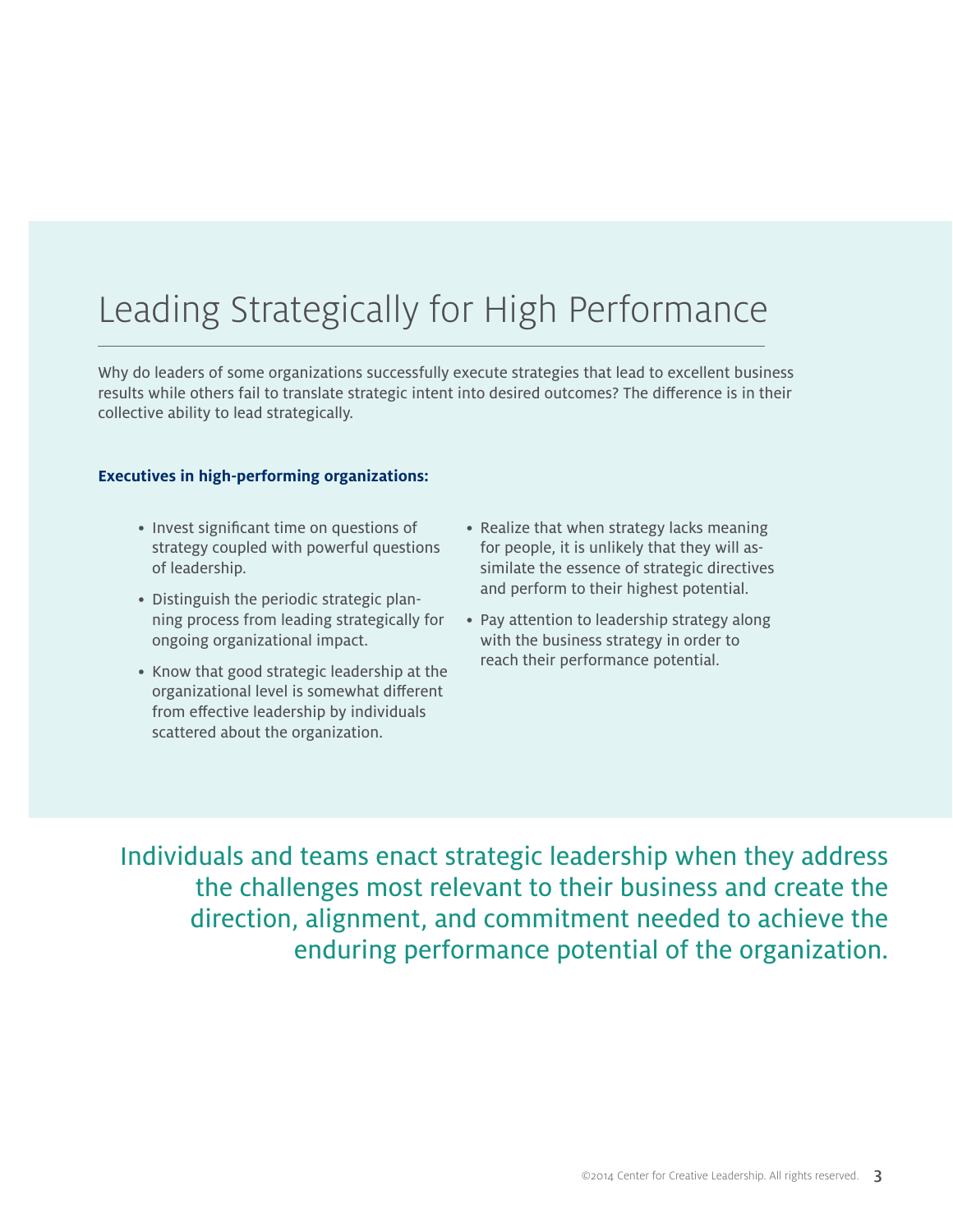Leading strategically also requires the executive team to identify and focus on its most pressing leadership challenges. We find that the challenges leaders face when growing their businesses and addressing strategic-related issues tend to fall into four broad categories (Dinwoodie, 2013):

**Leading change**—leaders foresee changes to the business environment that will bring increased complexity and new tensions to the organization as it engages in transformative business-model change.

**Shaping culture**—leaders develop organizational cultures that elicit strong identification and a sense of belonging on the part of individuals.

**Leveraging polarities**—leaders understand and leverage organizational priorities that may appear to be diametrically opposed, avoiding an "either/or" approach, they find "both/and" solutions.

**Spanning organizational boundaries**—leaders implement tactics to span organizational boundaries in order to facilitate interdependent decision-making and collaboration.



Successful leaders think strategically about these types of challenges, take action to address them within the organizational context, and influence other stakeholders to drive the institution toward the desired performance outcomes.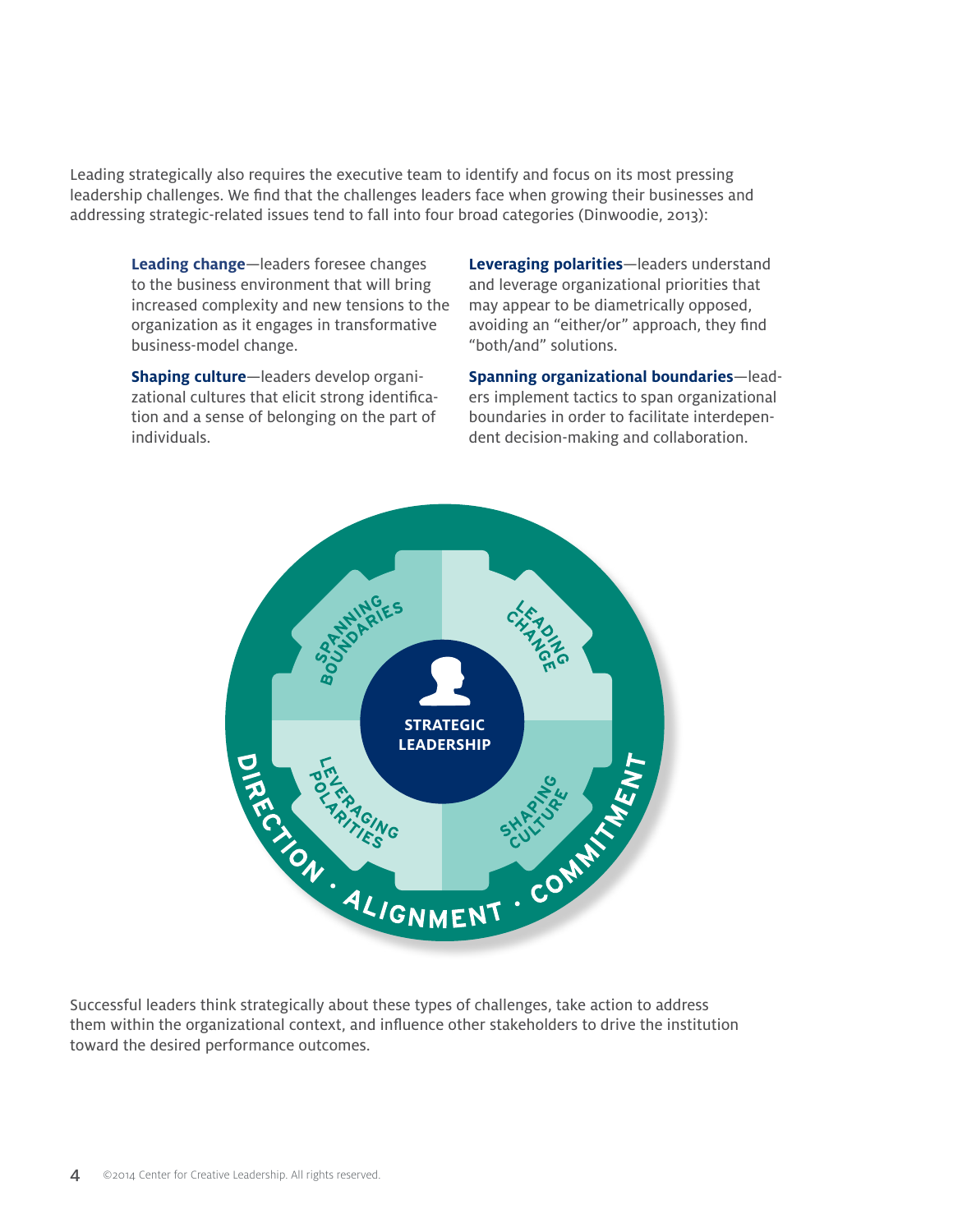## Four Elements of Leadership Strategy

Four elements of a leadership strategy are needed to transform strategic intent into practice throughout the organization—and on a consistent, ongoing basis. Executives in high-performing organizations will set a leadership strategy that:

- **1. Identifies the critical drivers of organizational success**
- **2. Shapes a culture that provides the conditions for individuals to perform**
- **3. Creates a strong and sustainable talent pipeline**
- **4. Evolves the organizational design to best support execution on the business strategy**

Doug Price, President and CEO of Rocky Mountain Public Broadcast Network, explains:

We have to focus first on understanding what drives our business and shaping the culture which enables us to execute the chosen strategy. From there, almost all progress is made from selecting the best potential from the

talent pool available, preparing that talent to respond to the demands placed upon them; then crafting the organizational structures and necessary measurement to make sure that the desired outcomes are being achieved.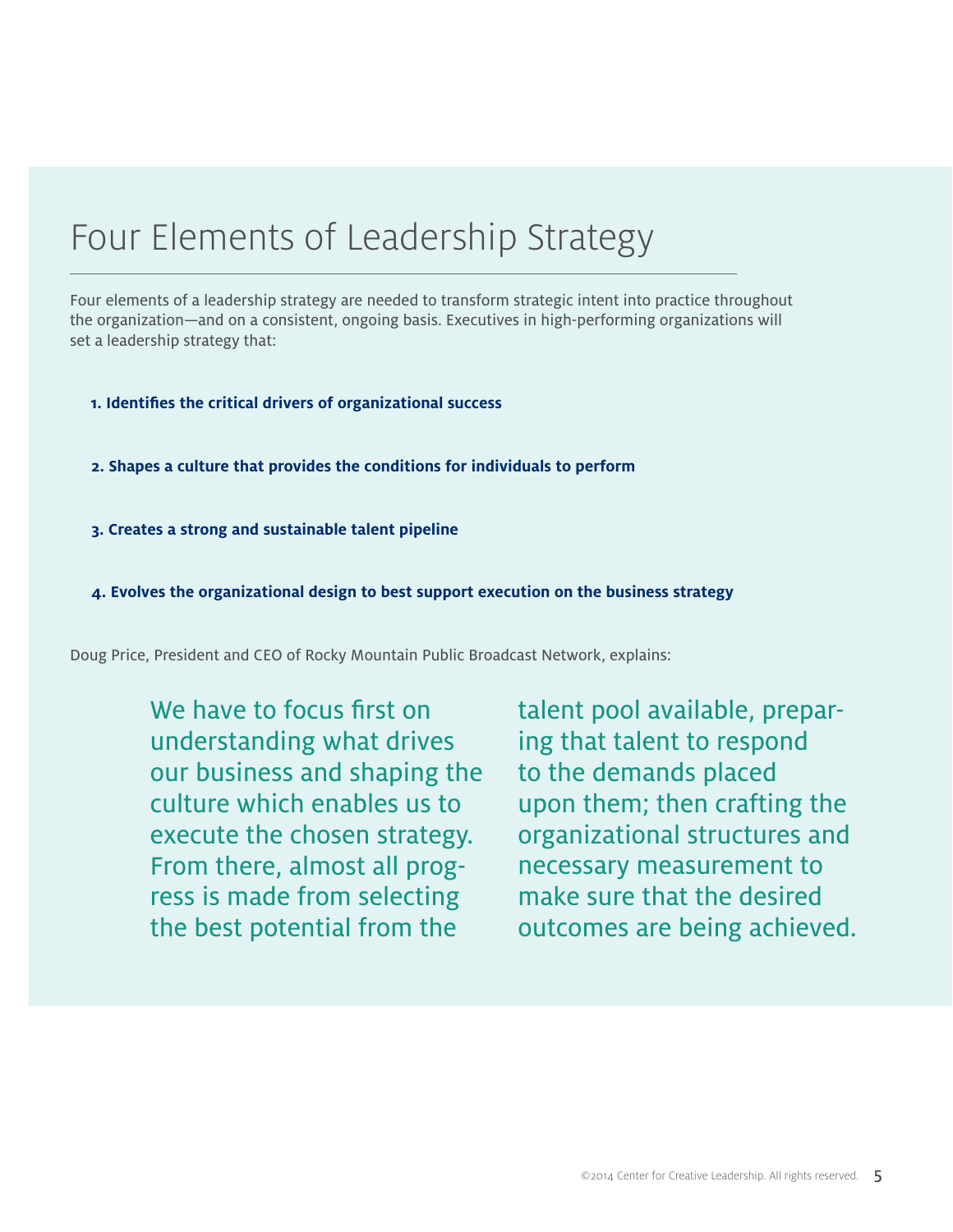# Element 1 Strategic Drivers for Leadership

**What is absolutely essential for leaders of the organization to accomplish together in order to execute successfully its business strategy?**

The starting point of a leadership strategy is to review the business strategies and identify the leadership competencies and capabilities that are needed to implement them. These are the leadership drivers that require strategic investment in order to lay the foundation of enduring organizational success.

Drivers are the levers that—if pulled—will catapult the business strategy forward. They are areas to prioritize and invest in to ensure the organization's capability to execute the strategy. They are the essential factors that—with dedicated time, energy, and funds—will determine success.

Identifying drivers also clarifies what is not essential. It eliminates doubts about what matters most and prevents strategic distraction.

Consider the case of a leading business services organization that we worked with as their leaders sought to aggressively grow the business. Their business strategy called for expansion into international markets, extending the portfolio of service offerings, acquiring new businesses, and centralizing some functions to gain efficiency. In order to gain traction on these strategic initiatives we identified leadership capabilities that would be essential to develop throughout the organization in order to execute on these business strategies.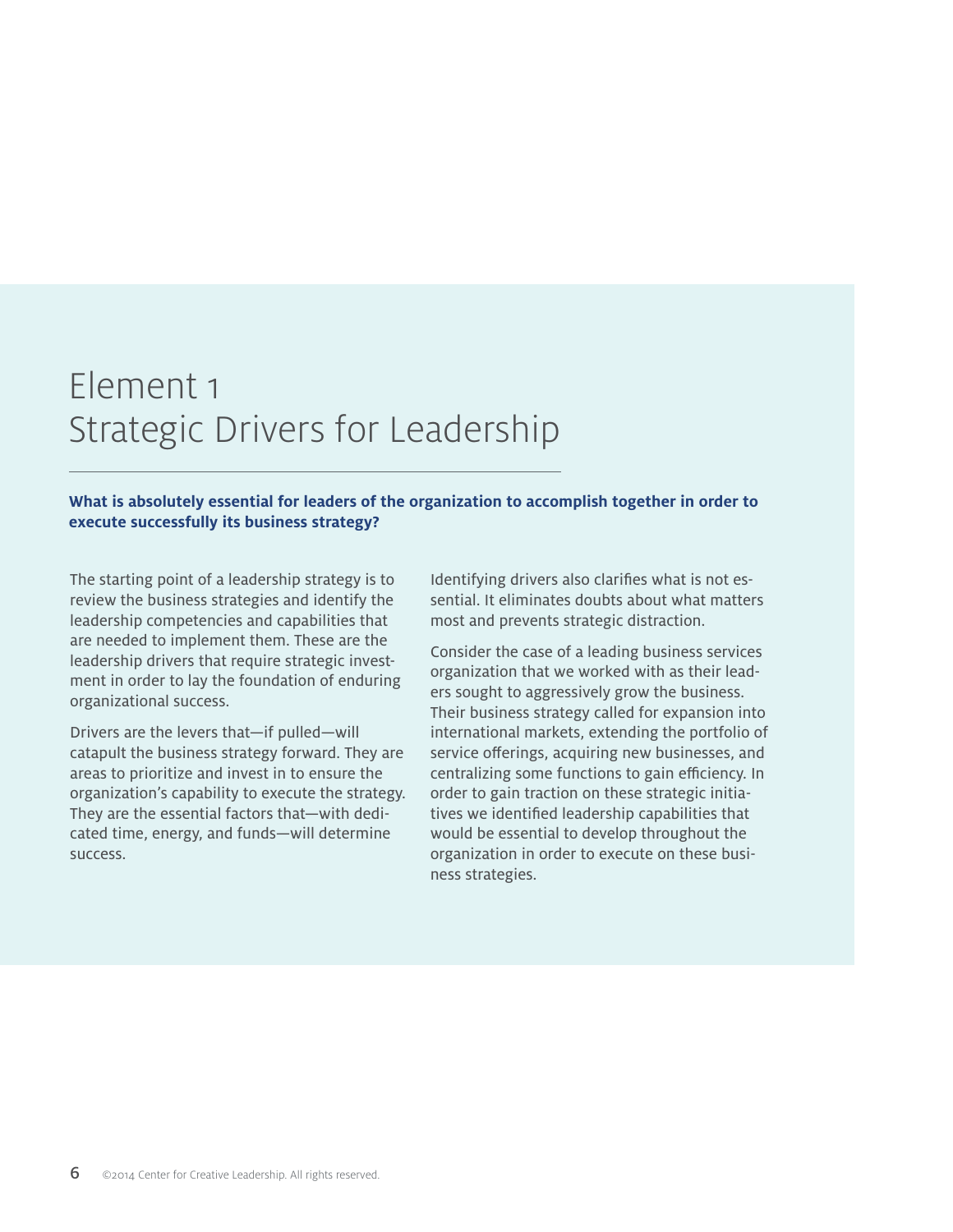| <b>Business Strategies</b>                       | <b>Strategic Drivers for Leadership</b>                                                                                                                                                                            |  |
|--------------------------------------------------|--------------------------------------------------------------------------------------------------------------------------------------------------------------------------------------------------------------------|--|
| <b>Expand into international markets</b>         | <b>Cultural agility</b> -promote the predisposition to<br>appreciate diversity and develop cultural intelligence<br>to operate successfully in unfamiliar territories.                                             |  |
| <b>Extend the portfolio of service offerings</b> | Foster imagination-support innovation to adapt<br>traditional services and creativity to venture into new<br>service offerings.                                                                                    |  |
| <b>Acquire new businesses</b>                    | <b>Span boundaries</b> —cross vertical, horizontal,<br>geographic, demographic, and stakeholder boundar-<br>ies to integrate business activities, realize synergies,<br>and develop organizational best practices. |  |
| <b>Centralize functions to gain efficiency</b>   | <b>Create collaboration</b> —turn potentially conflicting<br>operational situations into common ground decision-<br>making that contributes to the profitability of the<br>organization as a whole.                |  |

Since these leadership drivers were considered key to achieving business success, the organization invested in an extensive developmental plan to strengthen leadership competencies associated with the drivers. The process of discovering drivers and aligning leadership strategy with the business strategy is an iterative, ongoing process that requires accurate analysis and, above all, honest dialogue among organizational leaders.

Remember, the leadership drivers for your organization must align with your business strategy; do not base your drivers on another organization's story or current buzzwords in the business media or a competency list you created years ago. As the business strategy evolves to meet the challenges of the competitive environment the leadership drivers to support strategy execution must evolve in unison.

Walter Bayly, CEO of Banco de Credito and COO of Credicorp Group, makes the connection this way:

Let's be clear—we invest in developing our leaders in order to meet our business goals. Our leaders drive our business performance, and so we must understand what drives our leadership capability.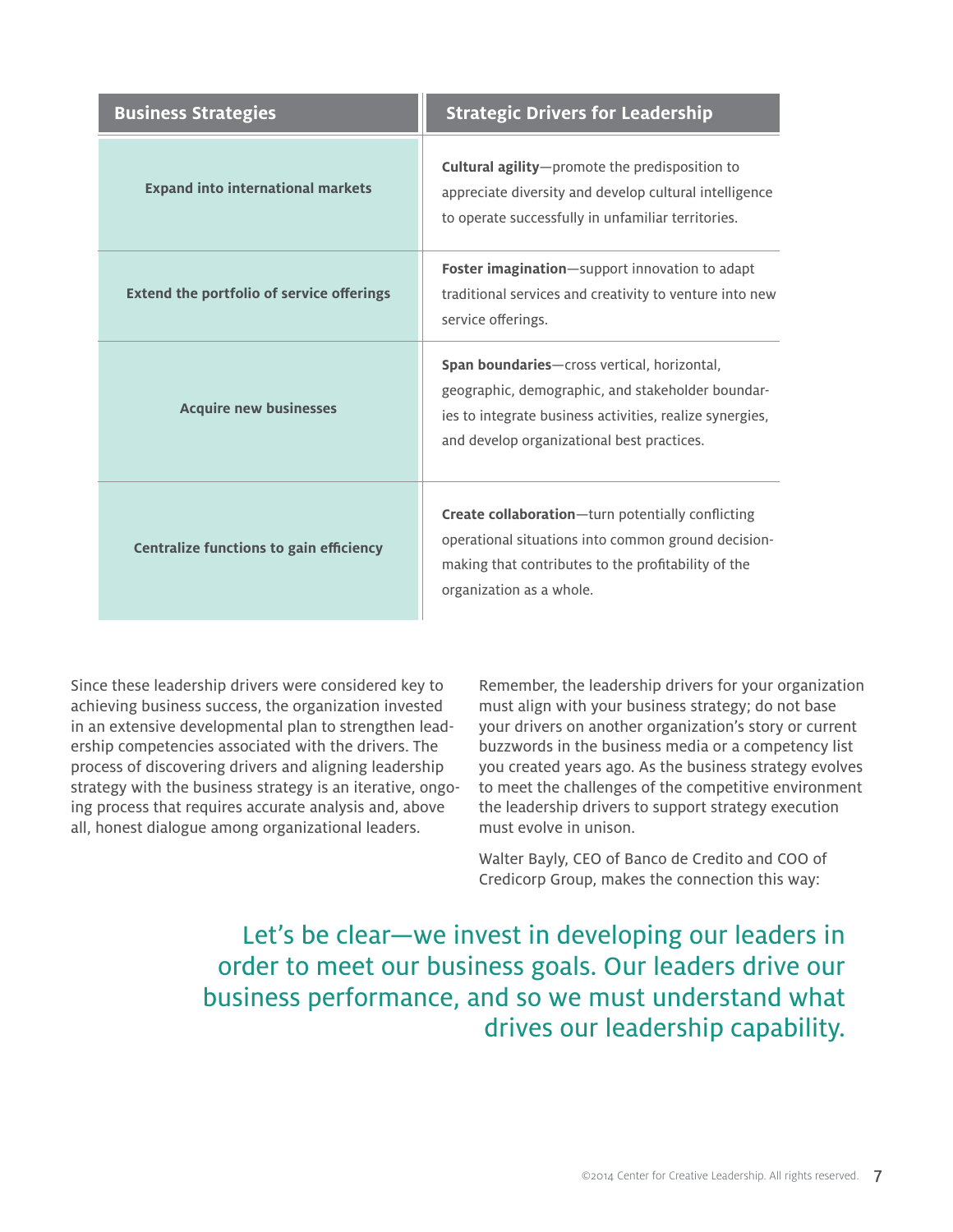# Element 2 Leadership Culture

### **What type of culture is necessary for leaders to create in order to foster organizational success?**

Leadership culture is the self-reinforcing web of individual and collective beliefs, practices, behaviors, and patterns in an organization. It is the way in which leaders interact, make decisions, and influence others in their efforts to create direction, alignment, and commitment. The leadership culture has a direct impact on your organization's ability to achieve the business strategies you have set.

Leadership cultures can be understood in terms of three essential types (McGuire and Rhodes, 2009):

**Dependent** leadership cultures operate with the belief that **people in authority** are responsible for leadership.

**Independent** leadership cultures operate with the belief that leadership emerges out of **individual expertise and heroic action**.

**Interdependent** leadership cultures operate with the belief that leadership is a **collective activity** to the benefit of the organization as a whole.

Leaders' own conscious and unconscious beliefs drive decisions and behaviors, and repeated behaviors become leadership practices. Eventually these practices become the patterns of leadership culture. While one leadership culture may dominate, other cultures may be operating in different divisions, functions, or groups within the organization.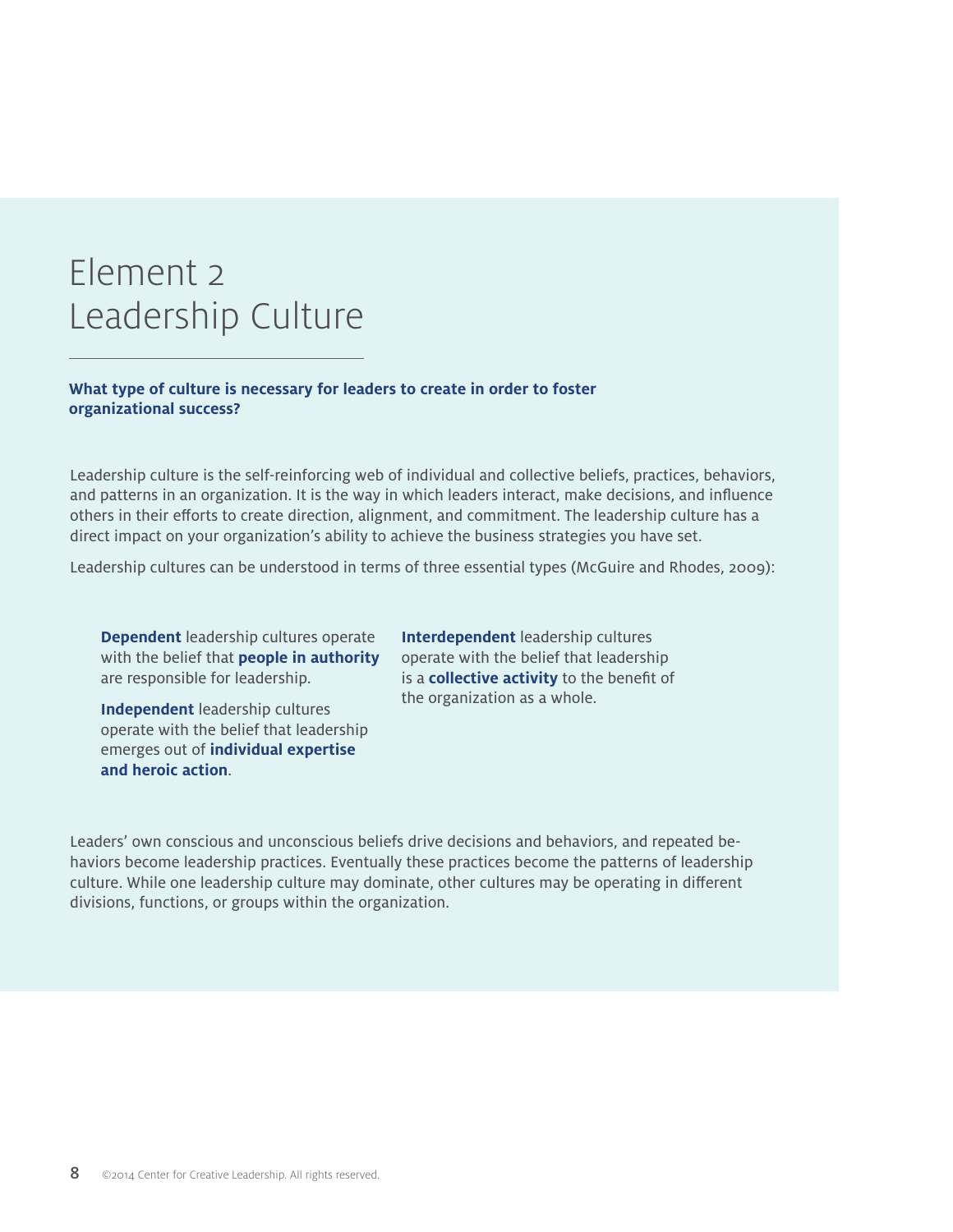## The challenge for organizations and their executives is two-fold:

**You may not have the culture you need to enact your business strategy and perform.**

# **CULTURE STRATEGY? PERFORMANCE?**

#### **And in the performance game, culture trumps strategy every time.**



Our research and work with organizations across the globe demonstrates that when leaders shape a culture that contributes to creating direction, alignment, and commitment (DAC) across the organization, the probability of attaining superior performance is quite high

(Dinwoodie, 2011). The key question is how do leaders go about creating a shared direction, coordinate work processes, and maintain commitment to the collective? This process of creating DAC may vary greatly depending on the predominant leadership culture.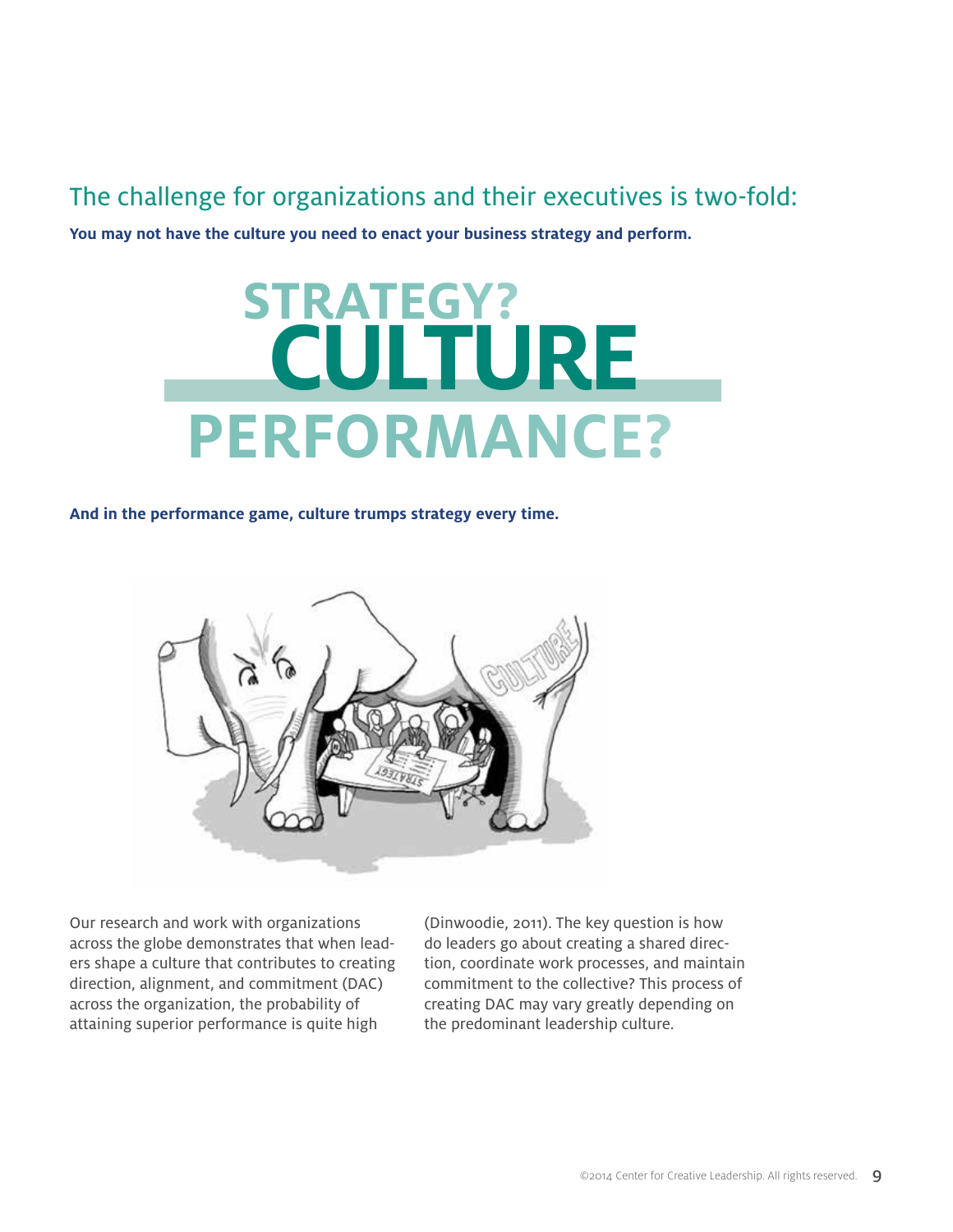Looking at the chart below, you can see that the approach to setting direction, for example, could be rooted in compliance (dependent culture), influence (independent culture), or shared exploration (interdependent culture). Similarly, the cultural approach to creating alignment and building commitment will vary depending on what leaders consider will be most effective in their particular organization to achieve their desired performance outcomes.

|                  | <b>Direction</b><br>How will we decide on a<br>shared direction?                                               | <b>Alignment</b><br>How will we coordinate our<br>work so that it fits together?              | <b>Commitment</b><br>How will we maintain commit-<br>ment to the collective?                                   |
|------------------|----------------------------------------------------------------------------------------------------------------|-----------------------------------------------------------------------------------------------|----------------------------------------------------------------------------------------------------------------|
| Interdependent   | Agreement on direc-<br>tion is the result of<br>shared exploration<br>and the emergence of<br>new perspectives | Alignment results<br>from ongoing mutual<br>adjustment among<br>system-responsible<br>people. | <b>Commitment results</b><br>from engagement<br>in a developing<br>community.                                  |
| Independent      | Agreement on<br>direction is the re-<br>sult of discussion,<br>mutual influence,<br>and compromise.            | Alignment results from<br>negotiation among<br>self-responsible<br>people.                    | Commitment results<br>from evaluation of<br>the benefits for self<br>while benefiting the<br>larger community. |
| <b>Dependent</b> | Agreement on direc-<br>tion is the result of<br>willing compliance<br>with an authority.                       | Alignment results<br>from fitting into the<br>expectations of the<br>larger system.           | Commitment<br>results from loyalty<br>to the source of<br>authority or to the<br>community itself.             |

## **Cultural Considerations of Creating DAC**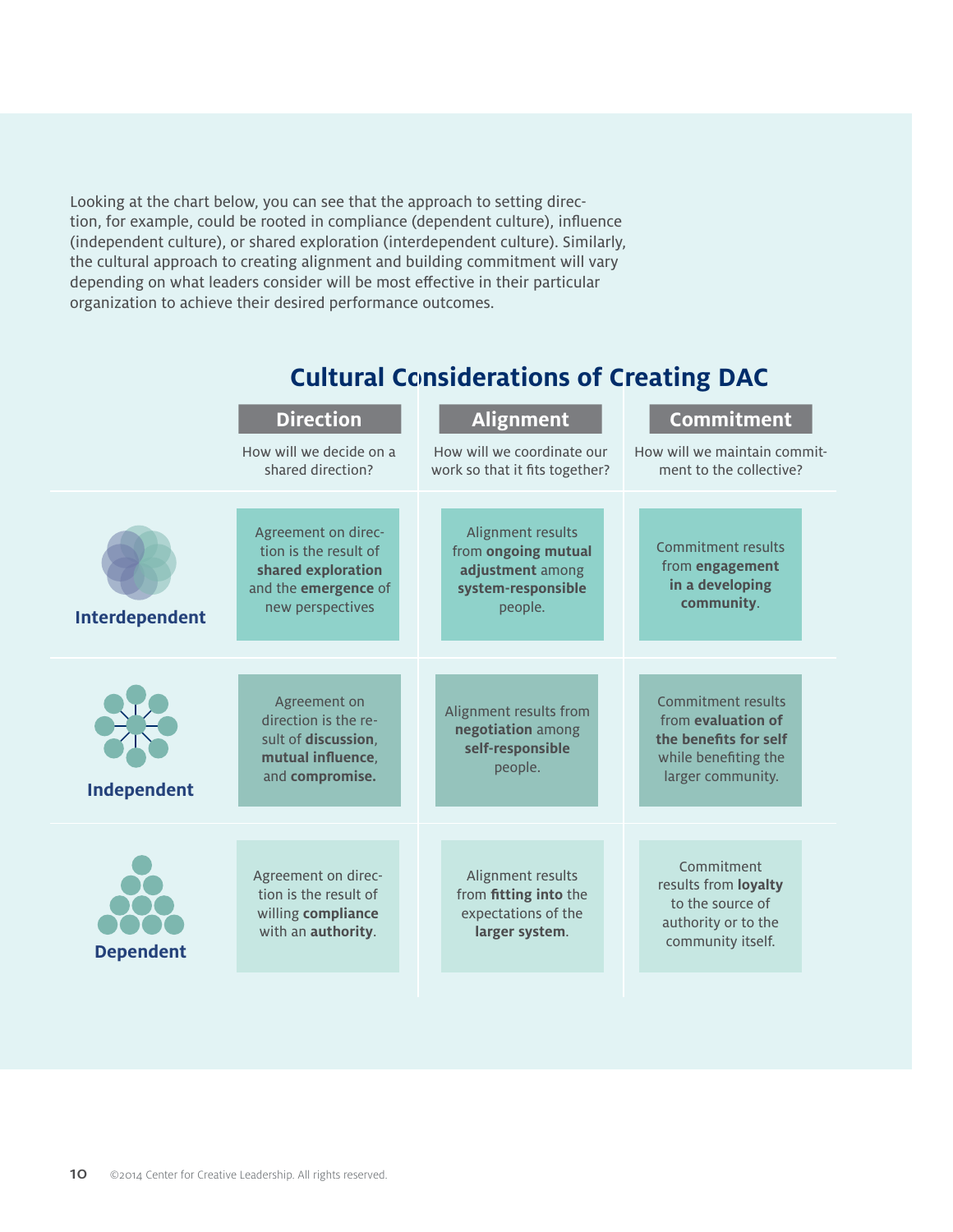When you understand how people decide on a shared direction, coordinate work, and maintain commitment, you'll have a better sense of your organization's leadership culture. From there, you need to determine if you have the culture that best supports strategy execution.

The leadership strategy process helps leaders with this analysis of culture. It allows them to see and articulate the formal and informal elements of culture in your organization and evaluate the extent to which culture will support—or prevent—the success of business strategies.

Credicorp's Walter Bayly explains:

Developing our leaders means shaping our culture so that people can perform. It is about finding a fit. We have learned in business that if it doesn't feel right, it isn't right. And our leaders must create the right performance-culture mix for our people to thrive. What are those elements of culture? That is for our leaders to discover.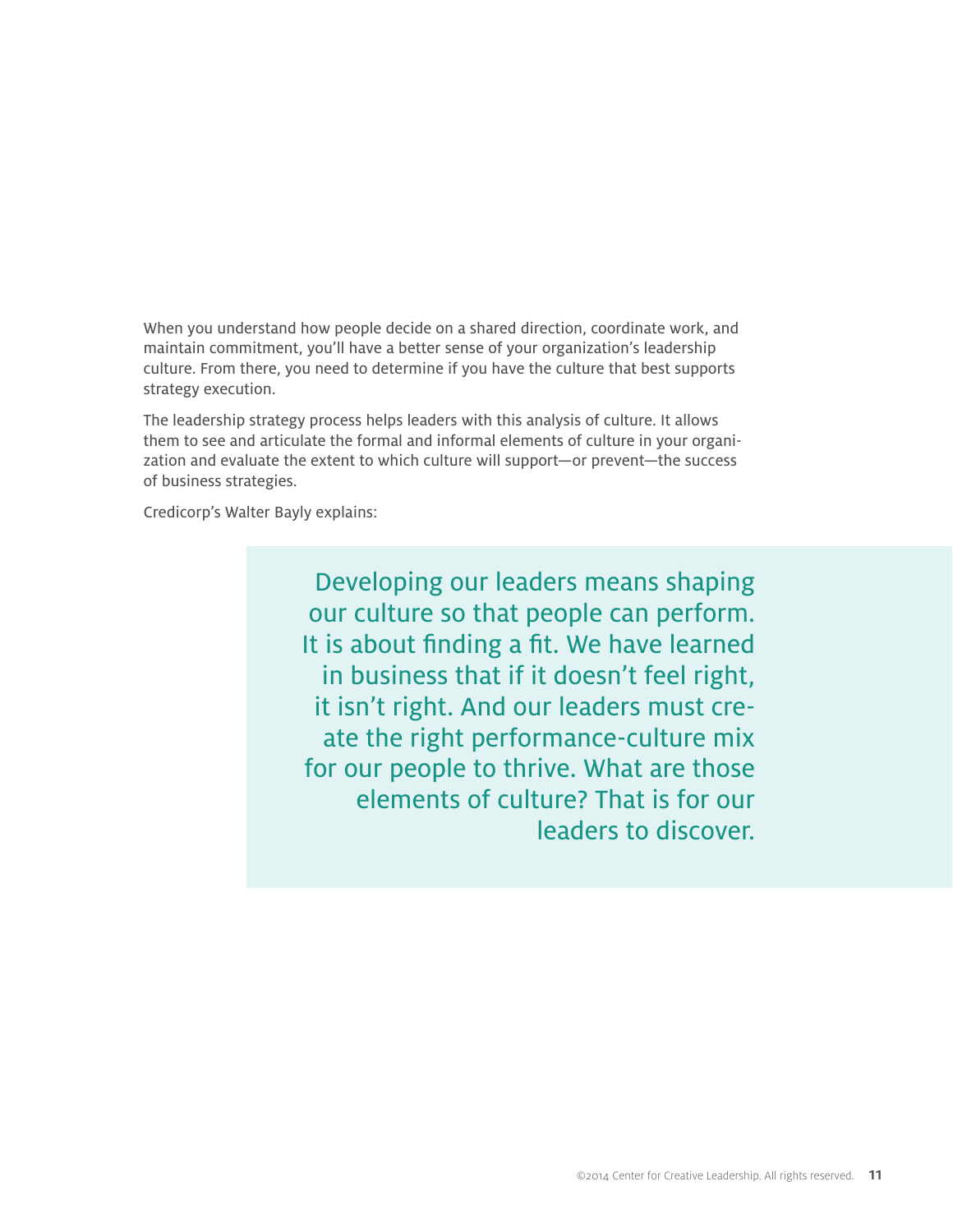# Element 3 Talent Systems

## **Are the organization's current talent systems and leadership architecture aligned with desired organization competencies and leadership culture?**

Executives say that managing talent is one of the most complex and most frequent challenges organizations face (Smith & Campbell, 2010). Gaps in the leadership pipeline are the No. 1 challenge related to managing talent, according to another study (Lamoureux, Campbell, & Smith, 2009).

A leadership strategy must address the need to attract, retain, and develop the talented

people—throughout the organization—who are critical to meeting the organization's goals. It looks beyond the current business needs and sets into motion talent sustainability.

Specifically, talent sustainability involves a holistic look at talent systems, processes, and metrics, including:

## **Executive commitment and engagement Critical talent identification, development and succession Competency model development and deployment Learning and development Knowledge networks**<br>**Performance management**<br>**Reward and recognition Reward and recognition Sourcing and recruiting**

HR leaders, who are closest to these talent systems, serve as talent accelerators throughout the organization. They provide the critical link between the many talent components and the overarching leadership strategy.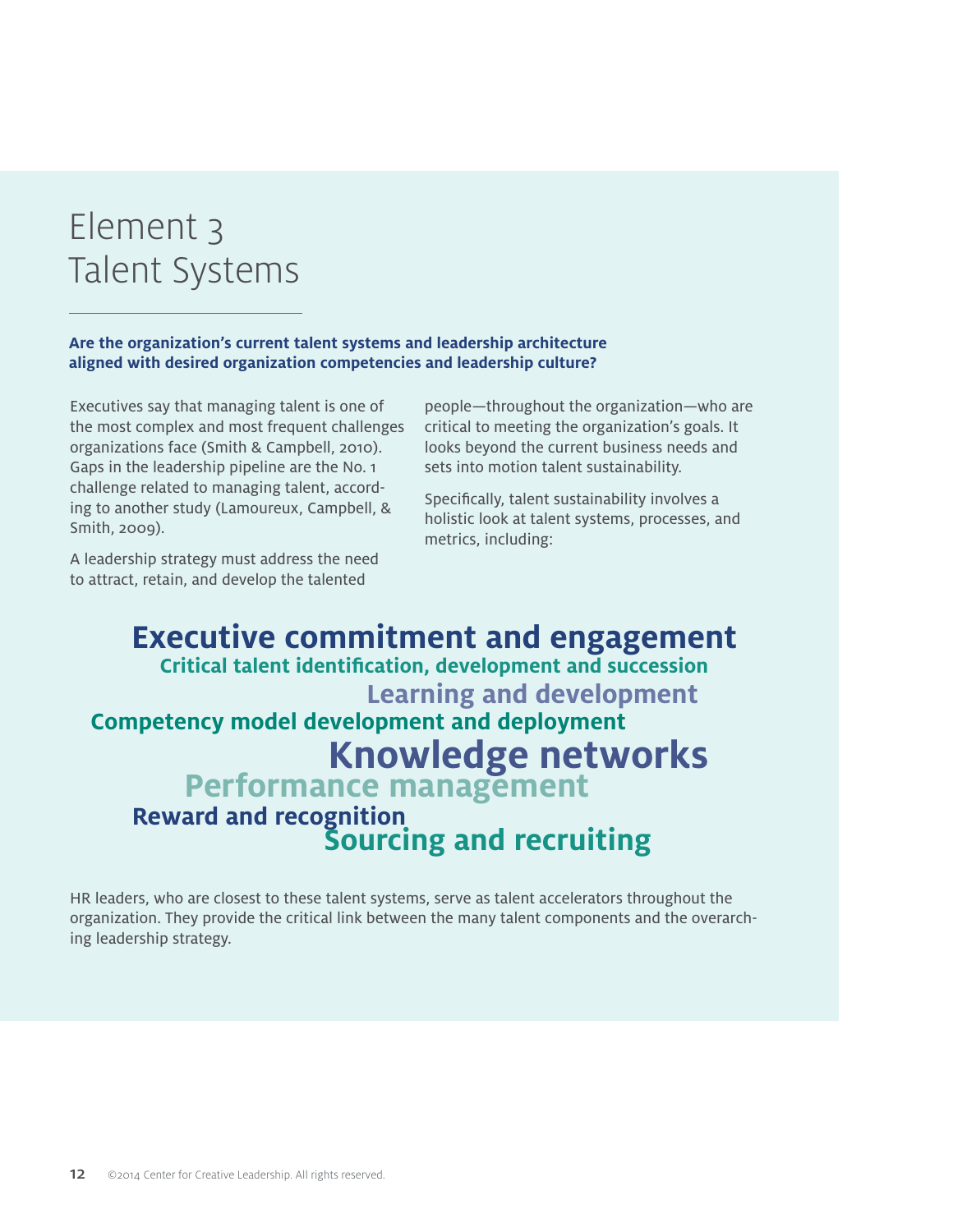Meanwhile, leaders at every level have a role to play in creating a sustainable talent pipeline. Courtney Harrison, a vice president of human resources for Juniper Networks, explains:

> All leaders at every level must play a role in identifying and developing our current and future talent. Their responsibilities vary depending on the level of the leader in terms of their relationship with the employee as well as their level of influence within the Juniper-wide system. Regardless of leadership level, it is critical that all of our leaders make strengthening our talent pool a day-to-day priority as our talent is Juniper, today and in the future.

At the same time, the commitment and engagement of senior executives may be the most critical for bridging the gap between strategy and performance.

Senior leaders across the organization need to understand and embrace the importance of talent management as a strategic and critical component of organizational success. They are vital to the leadership strategy process and should be directly involved in the talent sustainability work. They become "orchestrators" of talent.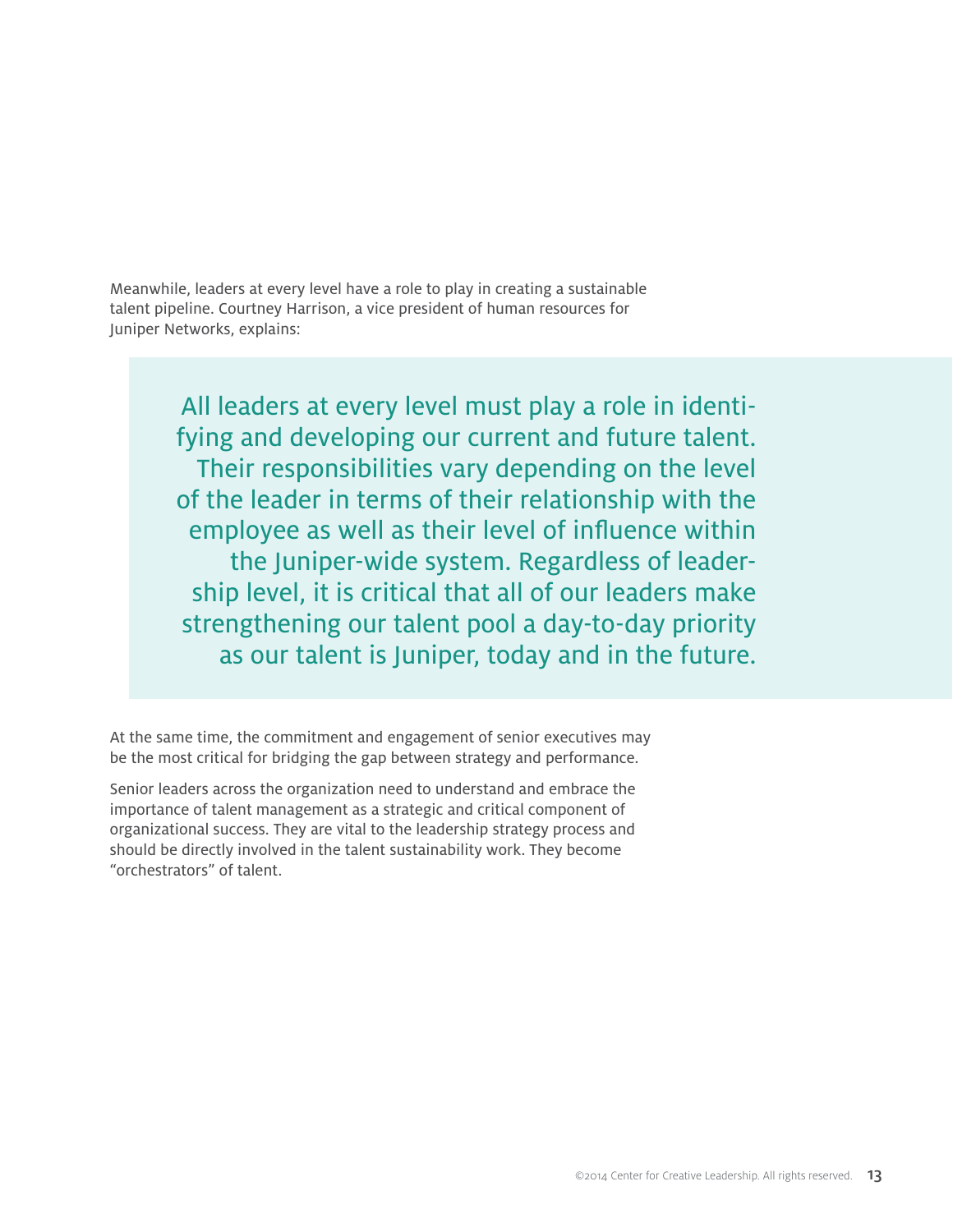# Element 4 Organizational Design

#### **Do the organization's structures, systems, and processes strengthen the ability for culture and leadership to evolve in support of business strategies?**

Organizational design may strengthen or inhibit the ability of leadership to enact change, transform the organization, and achieve enduring performance potential. Structures, systems, and processes should be designed to serve strategy—not the other way around.

**Structures.** Does the organization's strategic orientation fit with its structure? For example, if the business strategies are oriented around brand dominance, a functional structure with key areas (marketing, finance, production, etc.) reporting directly to the CEO may be a good strategic fit. On the other hand, if business strategies are growth-oriented via geography where different lines of business require greater autonomy, a business-unit structure may make more sense. Of course, this oversimplifies the process—but the idea is that there is no ready-made, perfect organizational design and leaders need to make intentional choices about what works and why.

**Systems and Processes.** Organizational systems affect the way people behave in the organization. Systems and related processes should promote behaviors that support the business strategy—rather than block it. Five systems—reward, communication, learning, social network, and control systems—exist in most organizations and should be evaluated as part of the leadership strategy.

Structures, systems, and processes should also be shaped by the discussions about leadership culture and the specific behaviors the organization seeks to develop through its talent practices.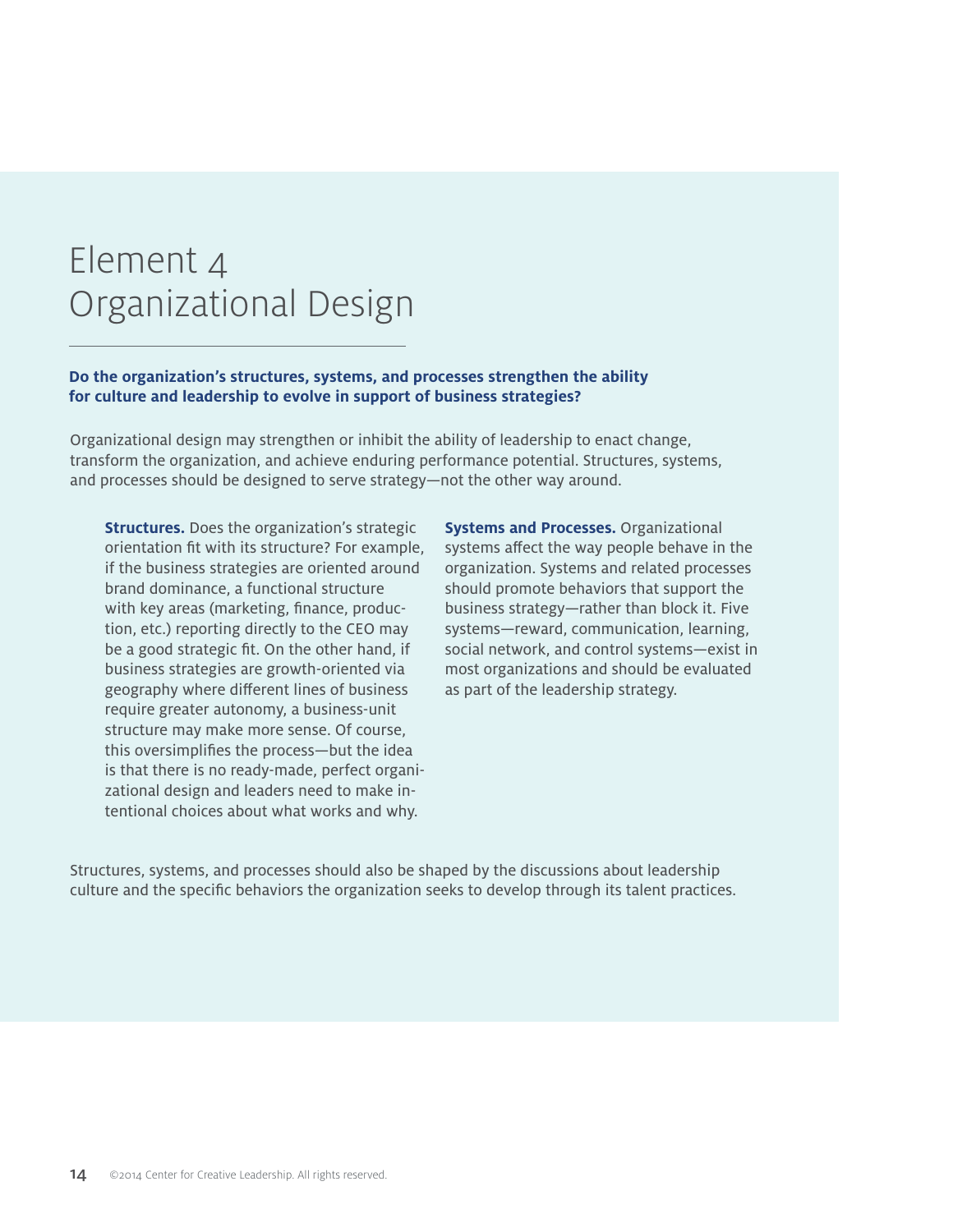Consider an organization that is changing its strategic focus and seeking growth through product innovation. Fostering imagination, listening to the customer, and working across stakeholder boundaries are critical leadership drivers. A culture of interdependence—where innovation stems from collaboration—is seen as essential, and top executives must build their individual and team capacity to work and lead in new ways. However for an interdependent culture to take hold, the structure and systems that previously supported independence and autonomy need to be dismantled and replaced with something new. Matrix structures, project-based teams and a focus on shared outcomes may pave the way—and talent must be given both the learning opportunities and reinforcement to make them successful within the new organizational context.

As Doug Price stated after leading an intensive organizational transformation process at Rocky Mountain PBN:

> If organizational structure is aligned with strategy and strategy is accommodated by culture you can expect any institution—whether business or nonprofit—to evolve into a high-performing organization. In the case of Rocky Mountain PBN, we manage in a matrix that incorporates both business lines and geography. We expect our geographic leadership to plug in to the line management to continuously improve their measurables. Our line management reciprocates with expertise that is critical to the success of our different regions. The dynamic interaction of our leaders across the matrix fosters the culture and social dynamics that are the foundation for success.

When leaders examine the organization's current design in the context of the strategic drivers, culture, and talent development needs, they can begin to change structures, systems, and processes in alignment with the business strategy. In doing so, leaders begin to form a tighter link between strategy and execution, boost performance, and increase the odds of success.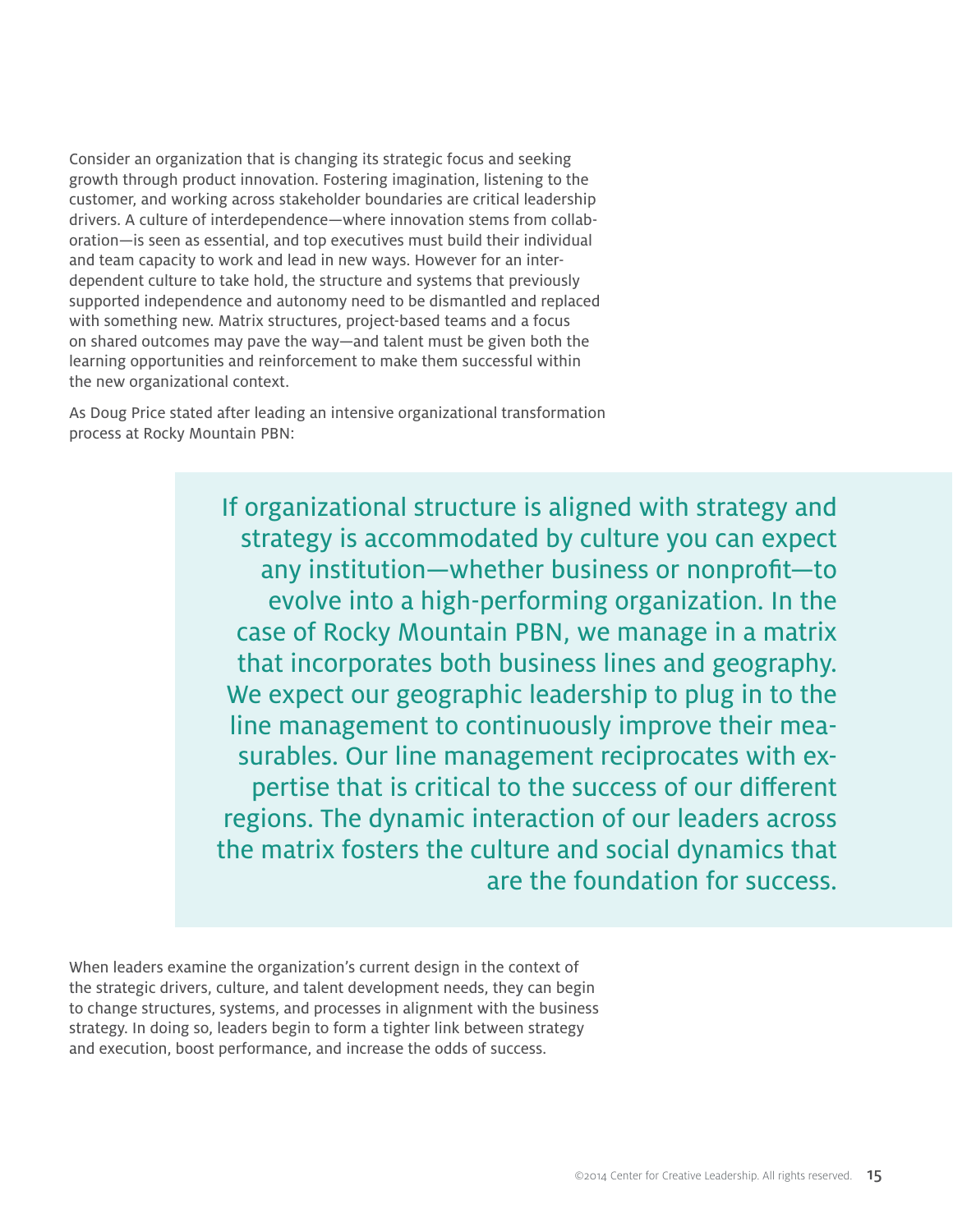# Unleash Performance Potential

Business strategy is the foundation of a leadership strategy. It provides the direction and the motivation for talent development. In turn, it is talent that will allow the business strategy to be realized, refined, and reinvented over the lifetime of the organization.

By making explicit the leadership drivers, the culture, talent systems, and organizational design, the organization begins to unlock the inherent performance potential of the organization.

Of course, setting business strategy is not a one-off process—and neither is creating a leadership strategy to go with it. Kaye O'Neal, regional director of human resources at The Wendy's Company, puts it well:

> Leadership strategy is a multilevel process that spirals down and around the entire organization. The tactics of one level become the strategic challenges of the next. As the strategic challenges cascade from level to level and spread across the organization, teams become aligned to accomplish the business's strategy and goals.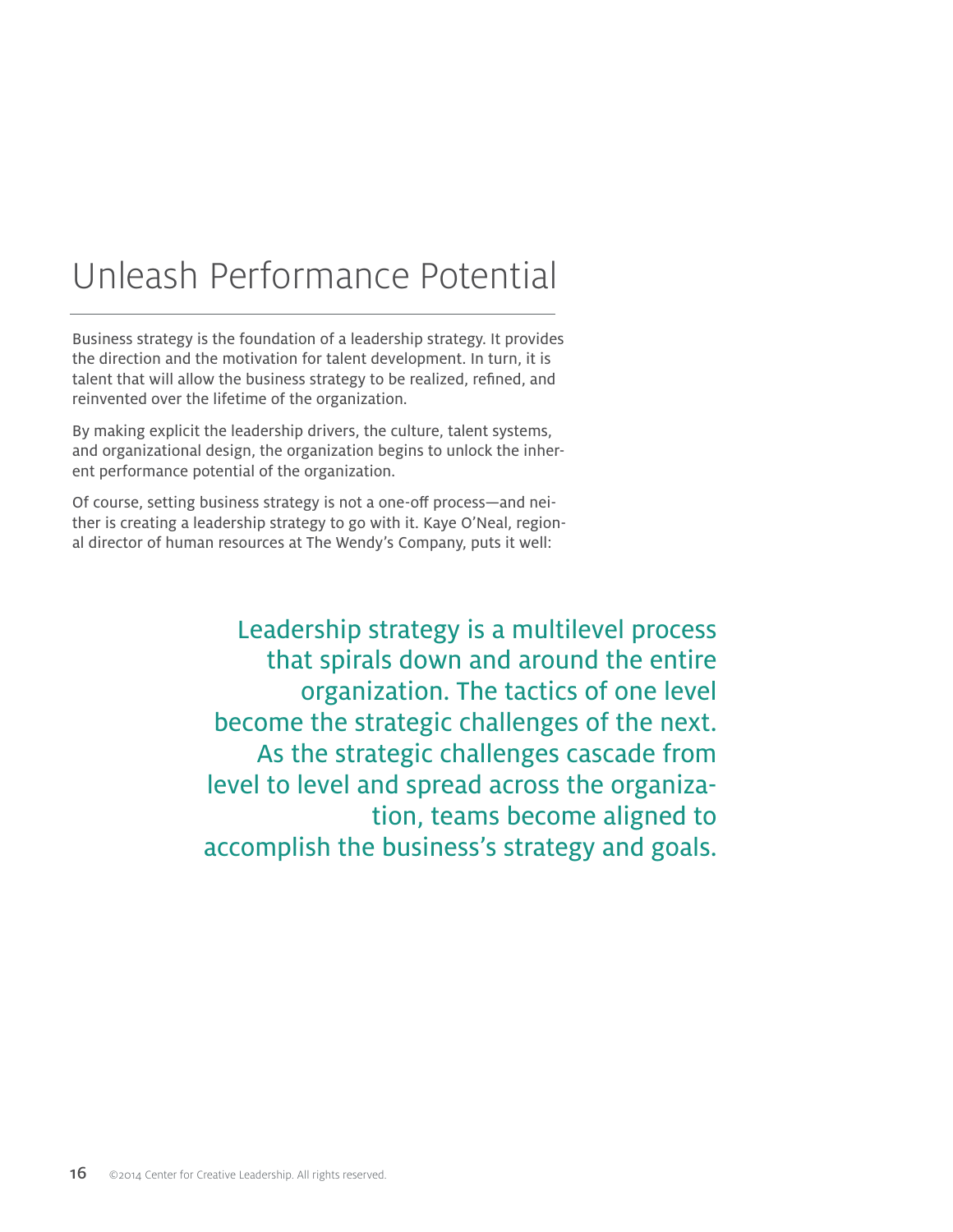# Resources and Further Reading

Dinwoodie, D.L. (2011). *DCLB: A Performance-oriented Model to Leading Across Differences and Managing Internationalization Processes.* Birmingham, UK: Aston University.

Dinwoodie, D.L. (2013). Strategic Leadership Challenges: Findings of Empirical Data Analysis. Greensboro, NC: Center for Creative Leadership.

Ernst, C., & Chrobot-Mason, D. (2011). *Boundary Spanning Leadership: Six Practices for Solving Problems, Driving Innovation, and Transforming Organizations.* New York, NY: McGraw-Hill Publishers.

Hughes, R. L, Beatty, K.C. & Dinwoodie, D.L. (2014, in press). *Becoming a Strategic Leader: Your Role in Your Organization's Enduring Success.* Second edition. San Francisco, CA: Jossey-Bass.

Lamoureux, K., Campbell, M., & Smith, R. (2009). *High Impact Succession Management: Best practices, models and case studies in organizational talent mobility.* Bersin & Associates and Center for Creative Leadership.

McGuire, J.B., & Rhodes, G. (2009). *Transforming Your Leadership Culture.* San Francisco, CA: Jossey-Bass.

Pasmore, W. (2009) Developing a Leadership Strategy: A Critical Ingredient for Organizational Success. A White Paper. Greensboro, NC: Center for Creative Leadership.

Smith, R., & Campbell, M. (2010). C-suite challenges and the economic meltdown: What's next for senior leaders? *People and Strategy, 33*(4), 22—30.

Van Velsor, E., & Wright, J. (2012). Expanding the Leadership Equation: Developing Next-generation Leaders. A White Paper. Greensboro, NC: Center for Creative Leadership.

## About the Authors

**Dr. David L. Dinwoodie** is the Center for Creative Leadership's (CCL®) Regional Director of Leadership Solutions for Latin America, a role in which he coordinates client discovery, program design, and faculty development for leadership training activities throughout the region. David serves as senior faculty for CCL's Leading Strategically program, delivers custom leadership development solutions for corporate clients, and is a member of the Organizational Leadership Solutions team. He is a coauthor of *Becoming a Strategic Leader: Your Role in Your Organization's Enduring Success*, and he is a research associate on the Leadership Across Differences project. He holds a master of International Management from the Thunderbird School of Global Management and earned an MBA from ESADE Business School in Barcelona. His doctoral degree is from Aston University (UK) in the area of organizational and workgroup psychology. Before joining CCL, he held management positions with pan-European and global responsibilities in Ernst & Young, BICC General Cable, Planeta de Agostini, Bristol-Myers Squibb and EADA Business School and taught courses in strategic management, change management and leadership Development at institutions such as ESADE Business School (Spain), EADA Business School (Spain), Centrum Business School (Peru) and Universidad de Rosario (Colombia).

**Laura Quinn, PhD,** is the Global Director of Organizational Leadership Solutions, managing CCL's work in the areas of strategy development and execution, talent sustainability, organizational and leadership culture, organizational change, transformation and executive team leadership. A certified

feedback coach, Laura also trains in a number of the Center's programs, including *Leadership at the Peak and Leading Strategically*. She has made numerous conference presentations on her work and has publications in CCL's *Leadership in Action, Business Communication Quarterly*, and the *Journal of Management Communication*. Prior to joining CCL, Laura was a professor in the University of Colorado's Communication department, and worked for seven years in the hi-tech industry, holding management positions in finance and materials. She has a BA in business and an MA in communication from the University of Colorado. Her PhD is in organizational communication from the University of Texas at Austin.

**John B. McGuire** is a Senior Fellow and transformation practice leader at CCL, specializing in Leadership for an Interdependent World. He is an international authority on leadership culture and organizational transformation, and a practitioner, author, speaker, and researcher. In his current role at CCL, he combines action research in partnership with client organizations, while developing portfolio services and tools. This practical-experience approach has led to advancing methods that increase the probability of success in organizational change. John has helped organizations in the healthcare, manufacturing, service, government, and nonprofit sectors. He holds masters degrees from Harvard and Brandeis Universities, and has received various excellence awards for his contributions in both the private and public sectors. He is author of *Transforming Your Leadership Culture*, published by Jossey-Bass.